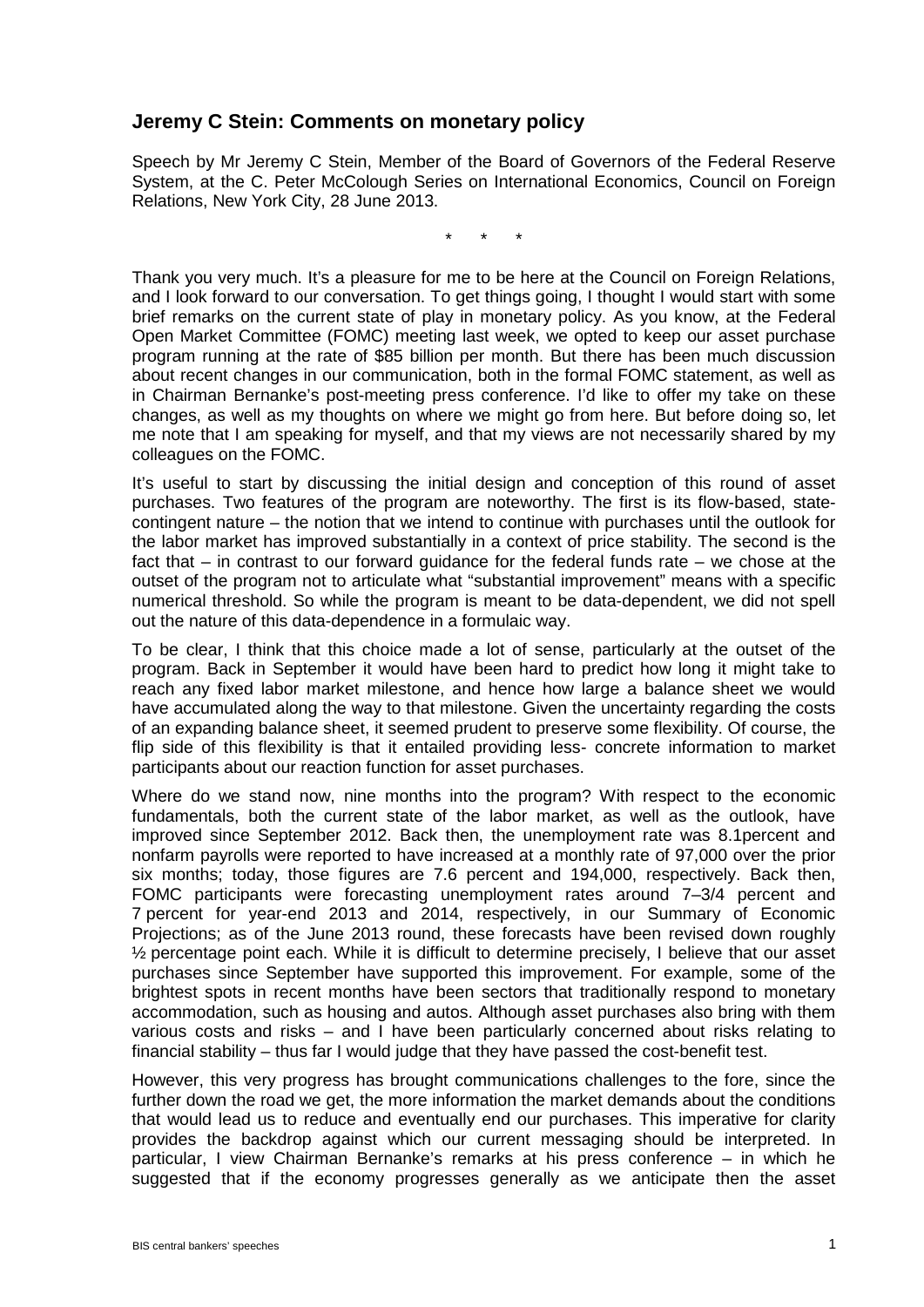purchase program might be expected to wrap up when unemployment falls to the 7 percent range – as an effort to put more specificity around the heretofore less well-defined notion of "substantial progress."

It is important to stress that this added clarity is not a statement of unconditional optimism, nor does it represent a departure from the basic data-dependent philosophy of the asset purchase program. Rather, it involves a subtler change in how data-dependence is implemented – a greater willingness to spell out what the Committee is looking for, as opposed to a "we'll know it when we see it" approach. As time passes and we make progress toward our objectives, the balance of the tradeoff between flexibility and specificity in articulating these objectives shifts. It would have been difficult for the Committee to put forward a 7 percent unemployment goal when the current program started and unemployment was 8.1 percent; this would have involved a lot of uncertainty about the magnitude of asset purchases required to reach this goal. However, as we get closer to our goals, the balance sheet uncertainty becomes more manageable – at the same time that the market's demand for specificity goes up.

In addition to guidance about the ultimate completion of the program, market participants are also eager to know about the conditions that will govern interim adjustments to the pace of purchases. Here too, it makes sense for decisions to be data-dependent. However, a key point is that as we approach an FOMC meeting where an adjustment decision looms, it is appropriate to give relatively heavy weight to the accumulated stock of progress toward our labor market objective and to not be excessively sensitive to the sort of near-term momentum captured by, for example, the last payroll number that comes in just before the meeting.

In part, this principle just reflects sound statistical inference – one doesn't want to put too much weight on one or two noisy observations. But there is more to it than that. Not only do FOMC actions shape market expectations, but the converse is true as well: Market expectations influence FOMC actions. It is difficult for the Committee to take an action at any meeting that is wholly unanticipated because we don't want to create undue market volatility. However, when there is a two-way feedback between financial conditions and FOMC actions, an initial perception that noisy recent data play a central role in the policy process can become somewhat self-fulfilling and can itself be the cause of extraneous volatility in asset prices.

Thus both in an effort to make reliable judgments about the state of the economy, as well as to reduce the possibility of an undesirable feedback loop, the best approach is for the Committee to be clear that in making a decision in, say, September, it will give primary weight to the large stock of news that has accumulated since the inception of the program and will not be unduly influenced by whatever data releases arrive in the few weeks before the meeting – as salient as these releases may appear to be to market participants. I should emphasize that this would not mean abandoning the premise that the program as a whole should be both data-dependent and forward looking. Even if a data release from early September does not exert a strong influence on the decision to make an adjustment at the September meeting, that release will remain relevant for future decisions. If the news is bad, and it is confirmed by further bad news in October and November, this would suggest that the 7 percent unemployment goal is likely to be further away, and the remainder of the program would be extended accordingly.

In sum, I believe that effective communication for us at this stage involves the following key principles: (1) reaffirming the data-dependence of the asset purchase program, (2) giving more clarity on the type of data that will determine the endpoint of the program, as the Chairman did in his discussion of the unemployment goal, and (3) basing interim adjustments to the pace of purchases at any meeting primarily on the accumulated progress toward our goals and not overemphasizing the most recent momentum in the data.

I have been focusing thus far on our efforts to enhance communications about asset purchases. With respect to our guidance on the path of the federal funds rate, we have had